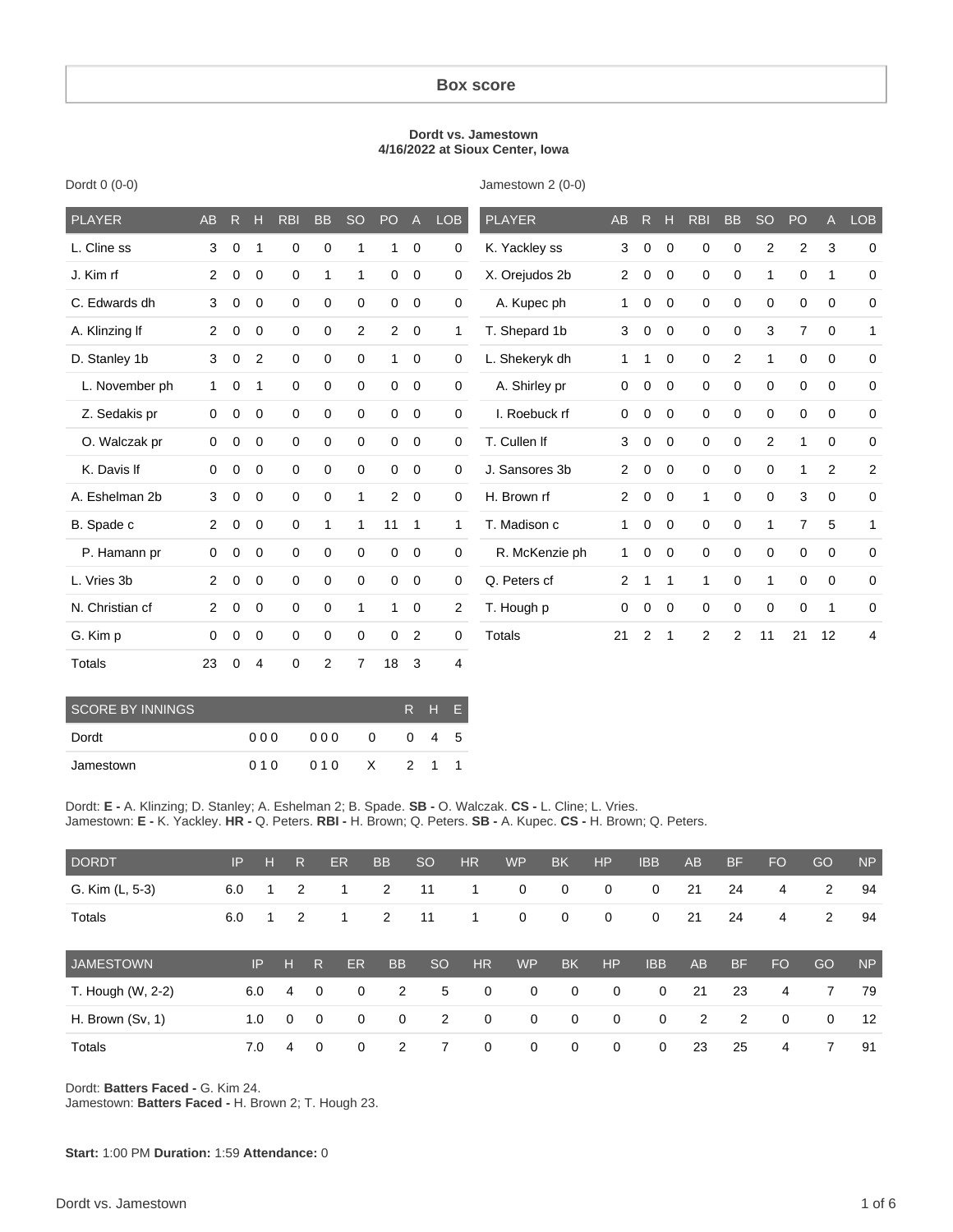Weather: Sunny, 38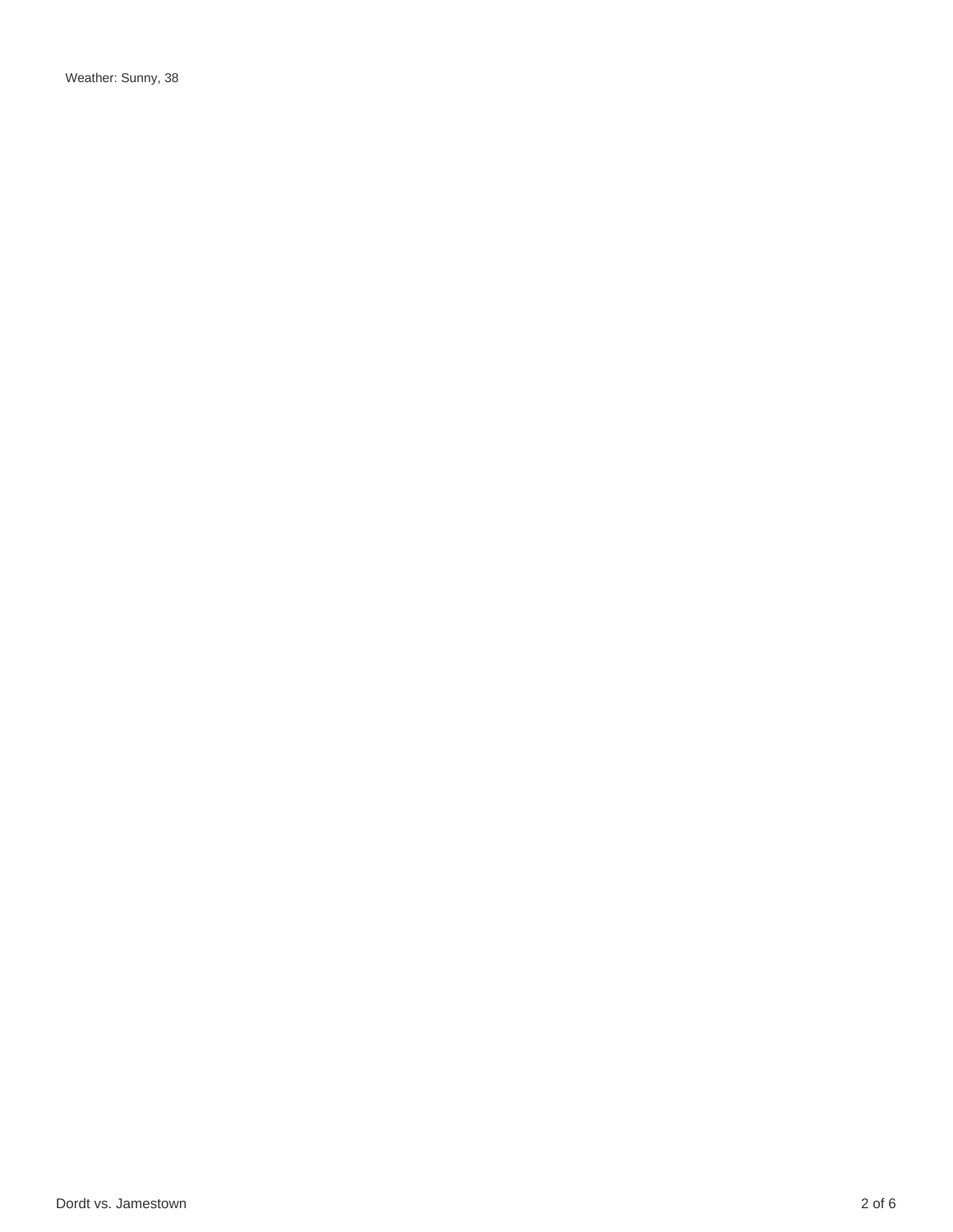# **Scoring Summary**

| <b>INNINGS</b>   | <b>PLAY</b>                                                                                      | $V - H$ |
|------------------|--------------------------------------------------------------------------------------------------|---------|
| Jamestown<br>2nd | H. Brown reached first on an error by If, advanced to second, RBI; L. Shekeryk scored, unearned. | $0 - 1$ |
| Jamestown<br>5th | Q. Peters homered to left field, RBI.                                                            | $0 - 2$ |

# **All Plays**

## **Dordt Top of 1st Inning**

L. Cline singled to shortstop.

J. Kim struck out swinging; L. Cline out at second c to ss, caught stealing. (2 out)

C. Edwards lined out to rf. (3 out)

**Inning Summary: 0 Runs , 1 Hits , 0 Errors , 0 LOB**

#### **Jamestown Bottom of 1st Inning**

K. Yackley struck out looking. (1 out)

X. Orejudos struck out swinging. (2 out)

T. Shepard struck out swinging. (3 out)

**Inning Summary: 0 Runs , 0 Hits , 0 Errors , 0 LOB**

## **Dordt Top of 2nd Inning**

A. Klinzing struck out swinging. (1 out)

D. Stanley grounded out to ss. (2 out)

A. Eshelman flied out to rf. (3 out)

**Inning Summary: 0 Runs , 0 Hits , 0 Errors , 0 LOB**

## **Jamestown Bottom of 2nd Inning**

L. Shekeryk walked.

T. Cullen struck out looking. (1 out)

J. Sansores grounded out to p, SAC; L. Shekeryk advanced to second. (2 out)

**H. Brown reached first on an error by lf, advanced to second, RBI; L. Shekeryk scored, unearned.**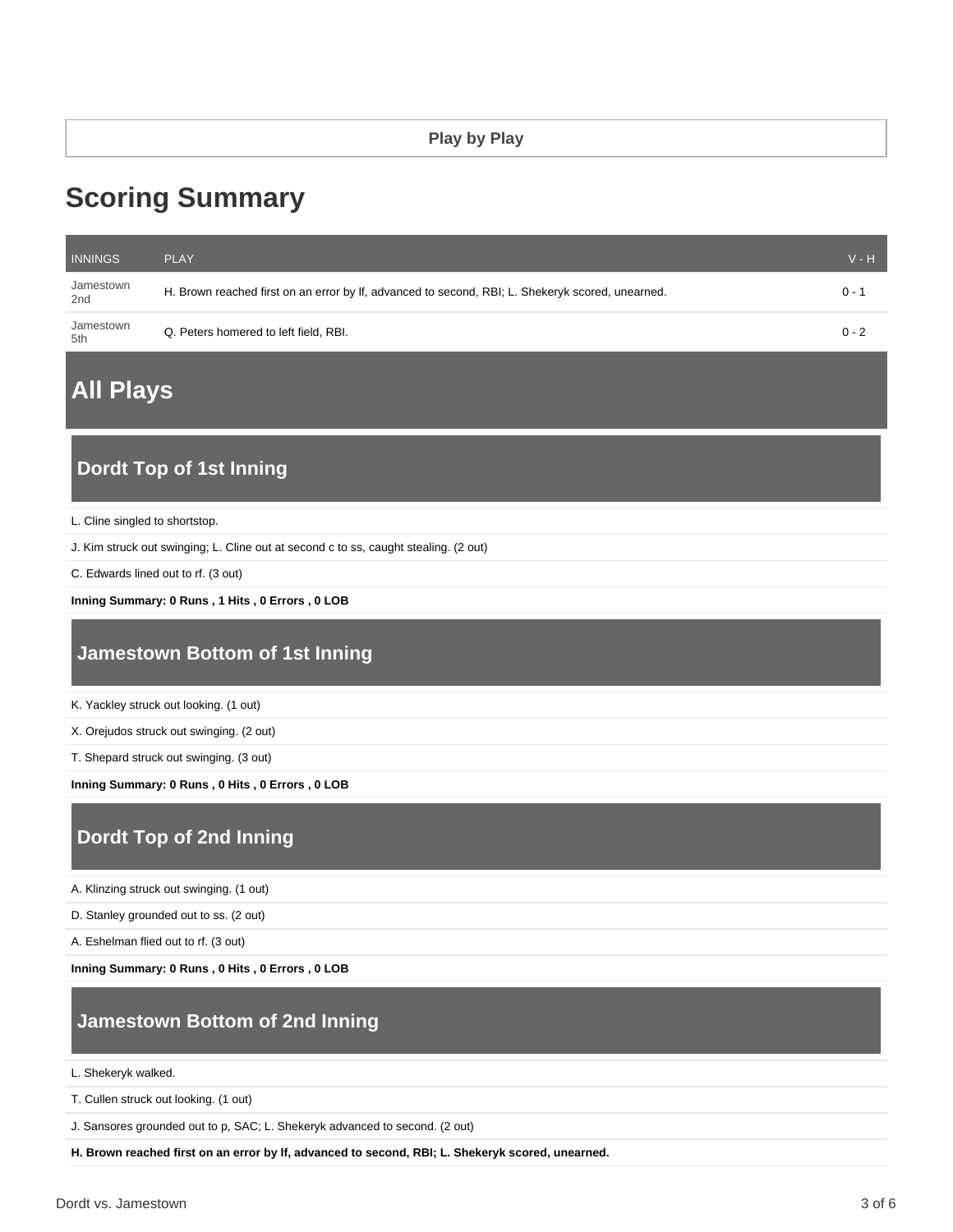#### **Inning Summary: 1 Runs , 0 Hits , 1 Errors , 1 LOB**

#### **Dordt Top of 3rd Inning**

- B. Spade flied out to rf. (1 out)
- L. Vries reached first on an error by ss.
- L. Vries out at second c to ss to 1b, caught stealing. (2 out)
- N. Christian grounded out to c. (3 out)

**Inning Summary: 0 Runs , 0 Hits , 1 Errors , 0 LOB**

#### **Jamestown Bottom of 3rd Inning**

Q. Peters struck out swinging, reached first on an error by c, advanced to second.

- K. Yackley out at first p to 2b, bunt. (1 out)
- A. Kupec pinch hit for X. Orejudos.
- A. Kupec reached first on an error by 2b; Q. Peters advanced to third.
- A. Kupec stole second.
- Q. Peters out at home c unassisted, caught stealing. (2 out)
- A. Kupec advanced to third.
- T. Shepard struck out swinging. (3 out)

**Inning Summary: 0 Runs , 0 Hits , 2 Errors , 1 LOB**

#### **Dordt Top of 4th Inning**

- X. Orejudos to 2b for A. Kupec.
- L. Cline grounded out to ss. (1 out)
- J. Kim walked.
- C. Edwards grounded out to p; J. Kim advanced to second. (2 out)
- A. Klinzing struck out looking. (3 out)

**Inning Summary: 0 Runs , 0 Hits , 0 Errors , 1 LOB**

#### **Jamestown Bottom of 4th Inning**

- L. Shekeryk struck out swinging. (1 out)
- T. Cullen struck out swinging. (2 out)
- J. Sansores lined out to cf. (3 out)

**Inning Summary: 0 Runs , 0 Hits , 0 Errors , 0 LOB**

## **Dordt Top of 5th Inning**

D. Stanley singled to center field.

O. Walczak pinch ran for D. Stanley.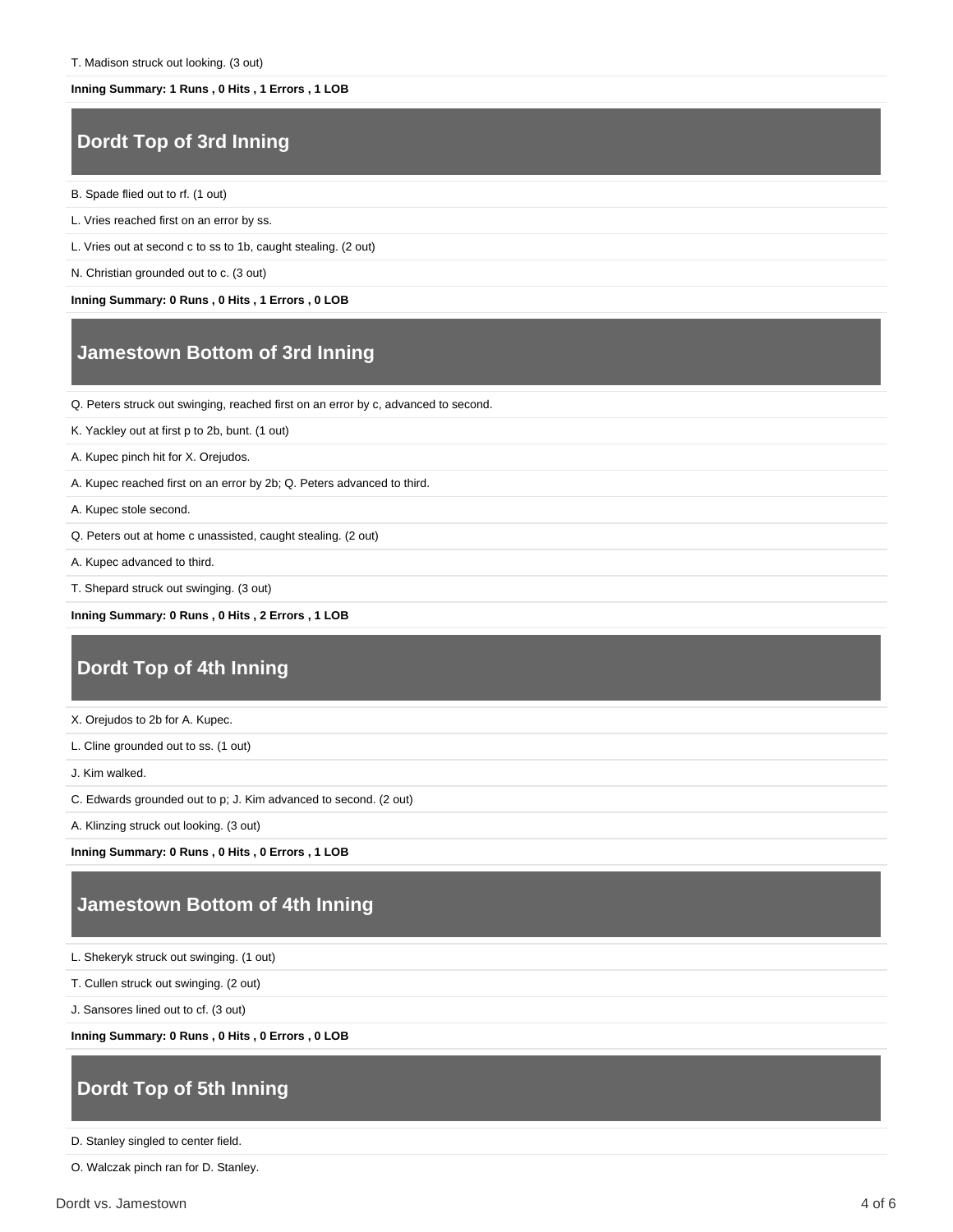O. Walczak stole second.

A. Eshelman grounded out to 2b; O. Walczak advanced to third. (1 out)

B. Spade walked.

P. Hamann pinch ran for B. Spade.

L. Vries reached on a fielder's choice; P. Hamann advanced to second; O. Walczak out at home c to 3b.

N. Christian struck out swinging. (3 out)

**Inning Summary: 0 Runs , 1 Hits , 0 Errors , 2 LOB**

#### **Jamestown Bottom of 5th Inning**

D. Stanley to 1b for O. Walczak.

B. Spade to c for P. Hamann.

H. Brown reached first on an error by 1b.

R. McKenzie pinch hit for T. Madison.

H. Brown out at second c to ss, caught stealing. (1 out)

R. McKenzie flied out to lf. (2 out)

**Q. Peters homered to left field, RBI.**

K. Yackley struck out looking. (3 out)

**Inning Summary: 1 Runs , 1 Hits , 1 Errors , 0 LOB**

# **Dordt Top of 6th Inning**

T. Madison to c for R. McKenzie.

L. Cline struck out swinging. (1 out)

J. Kim grounded out to 3b. (2 out)

C. Edwards flied out to lf. (3 out)

**Inning Summary: 0 Runs , 0 Hits , 0 Errors , 0 LOB**

## **Jamestown Bottom of 6th Inning**

X. Orejudos popped up to 2b. (1 out)

T. Shepard struck out swinging. (2 out)

L. Shekeryk walked.

A. Shirley pinch ran for L. Shekeryk.

T. Cullen reached first on an error by 2b; A. Shirley advanced to second.

J. Sansores flied out to lf. (3 out)

**Inning Summary: 0 Runs , 0 Hits , 1 Errors , 2 LOB**

# **Dordt Top of 7th Inning**

L. November pinch hit for A. Klinzing.

L. November singled.